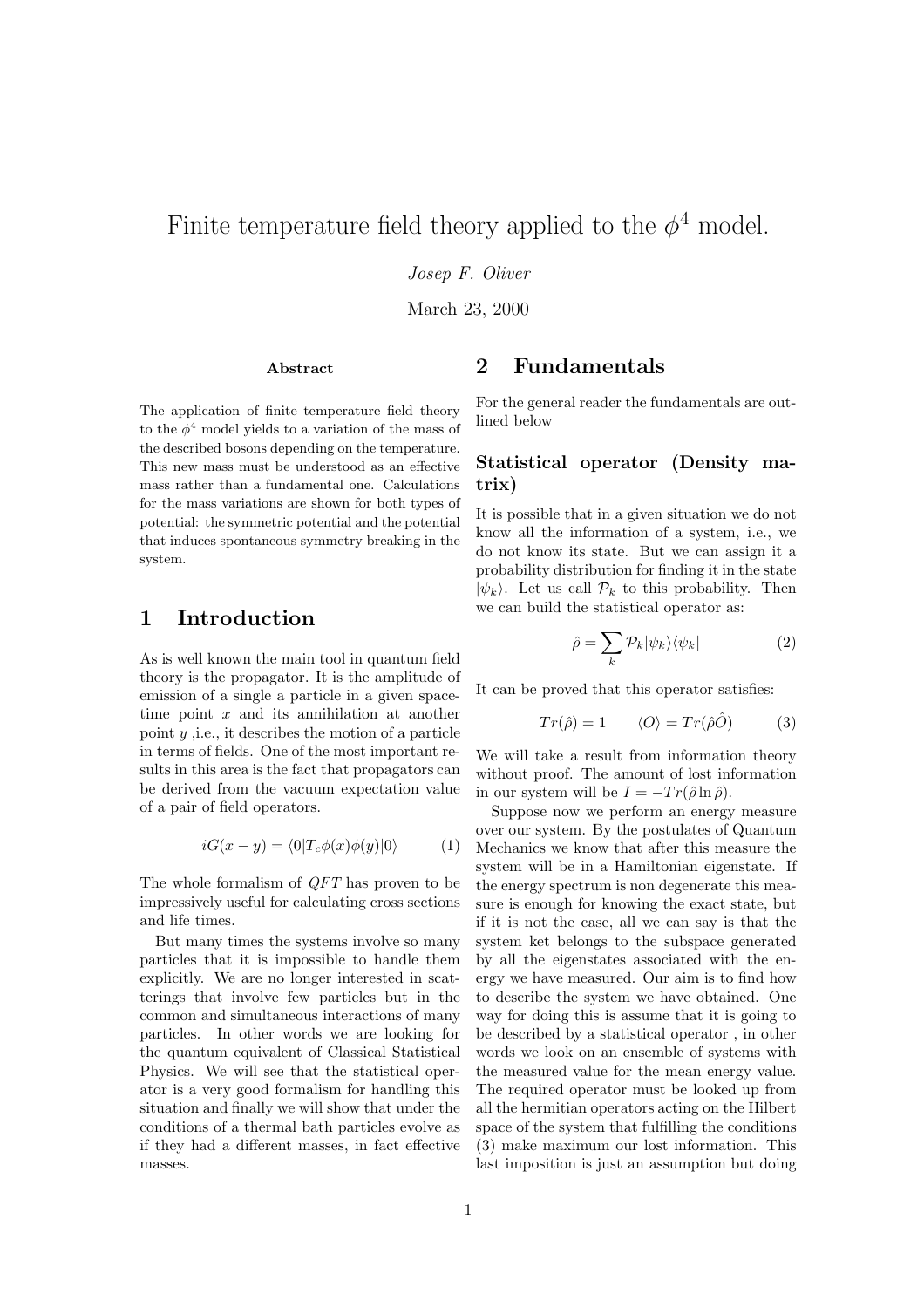it is possible to re-derive the entire statistical thermodynamics, coming out that our lost information measure is nothing than the entropy of the system. That is why it is going to be considered as a valid assumption. At this point we will assume our system is in equilibrium, that means  $\hat{\rho}$  does not depend on time.

We cannot go on the details but the result of our query is :

$$
\hat{\rho} = \frac{\exp(-\frac{\hat{H}}{kT})}{\sum_{k} \exp(-\frac{E_k}{kT})}
$$
(4)

Notice the resemblance between the denominator and the partition function.

We have done a energy measure that is the reason why finally we have finished working with the canonical ensemble. The other ensembles can be developed in a similar way.

### Basics required in field theory

In Field Theory the main aim is looking for a relativistic quantum formulation. For many reasons the standard substitutions:

$$
E \longrightarrow i\hbar \frac{\partial}{\partial t} \qquad \vec{P} \longrightarrow -i\hbar \vec{\nabla} \qquad \vec{x} \longrightarrow \vec{x} \quad (5)
$$

do not work with the basic relativistic formula  $E^2 = p^2c^2 + m^2c^4.$ 

The new conserved quantities are not definite positive and the standard probability density  $|\psi|^2$  is no longer conserved.

### Second Quantization

This is one possible proceeding to achieve our goal. Not only (5) is able to quantize a classical system with a finite number of degrees of freedom but the next recipe can also do it:

$$
\{f,g\} \longrightarrow \frac{1}{i\hbar}[\hat{f},\hat{g}] \tag{6}
$$

Where the Poisson brackets are used. The important feature is that it is perfectly applicable to an infinite degrees of freedom system. When this is done for classical fields all the observables show a quantized spectrum and it is interpreted as the single contributions of each particle. The eigenstates being  $\{|0\rangle, |1\rangle, \ldots, |n\rangle, \ldots\}.$ 

Once the future predictions of this theory are compared with experiments the agreement is pretty good only with bosons. For fermions the commutator must be changed in (6) by the anticommutator.

### Propagators

For interpreting them let it be a free field in its ground state, i.e., vacuum  $|0\rangle$ . In this state all the expectation values are zero. There is a probability of a particle being created at one point of space in a definite instant  $x$  and being annihilated in y. The amplitude for this event is just (1). This is the fundamental vacuum fluctuation. And this amplitude is just the Green's function of the classical equations of motion of the classical free field,i.e., what classically describes the propagation of a signal by the field under consideration. The  $T_c$  is the time ordered operator, it causes the field operator with lower time coordinate acting first over the vacuum. A particle cannot be annihilated without previously being created!. This being is called propagator.

When interactive fields are taken into account the complete solution cannot be obtained and perturbation theory is used. For instance, let us consider the next Lagrangian that describes an self-interactive field, i.e., its particles interact among each other:

$$
\mathcal{L} = \frac{1}{2} \partial_{\mu} \phi \partial^{\mu} \phi - \frac{1}{2} m^2 \phi^2 - \frac{\lambda}{4!} \phi^4 \tag{7}
$$

The unperturbated Hamiltonian in the theory is defined as the free term when no interaction takes place, at this order of approximation the propagator is:

$$
\langle 0|T_c\phi(x)\phi(y)|0\rangle = \int \frac{d^4p}{4\pi} \frac{i}{p^2 - m^2 + i\epsilon} e^{-ip(x-y)}\tag{8}
$$

And the second term of the perturbation series,  $\langle 0|T_c\phi(x)\phi(y)\frac{\lambda}{4!} \int d^4z \phi^4(z)|0\rangle$ , describes the emission and re-absortion of a virtual particle at one instant of time during the travel of the created particle. Physically means that along the path the real particle is exciting the vacuum. This effect causes that the predicted mass of the particle goes off to infinity and renormalization is required.

## $\phi^4$  theory

### Symmetric case

The Lagrangian for this system is no other than (7). The first term must be interpreted as a kinetic term and the two seconds as a potential term. Then this Lagrangian describes the interactions between particles of mass m.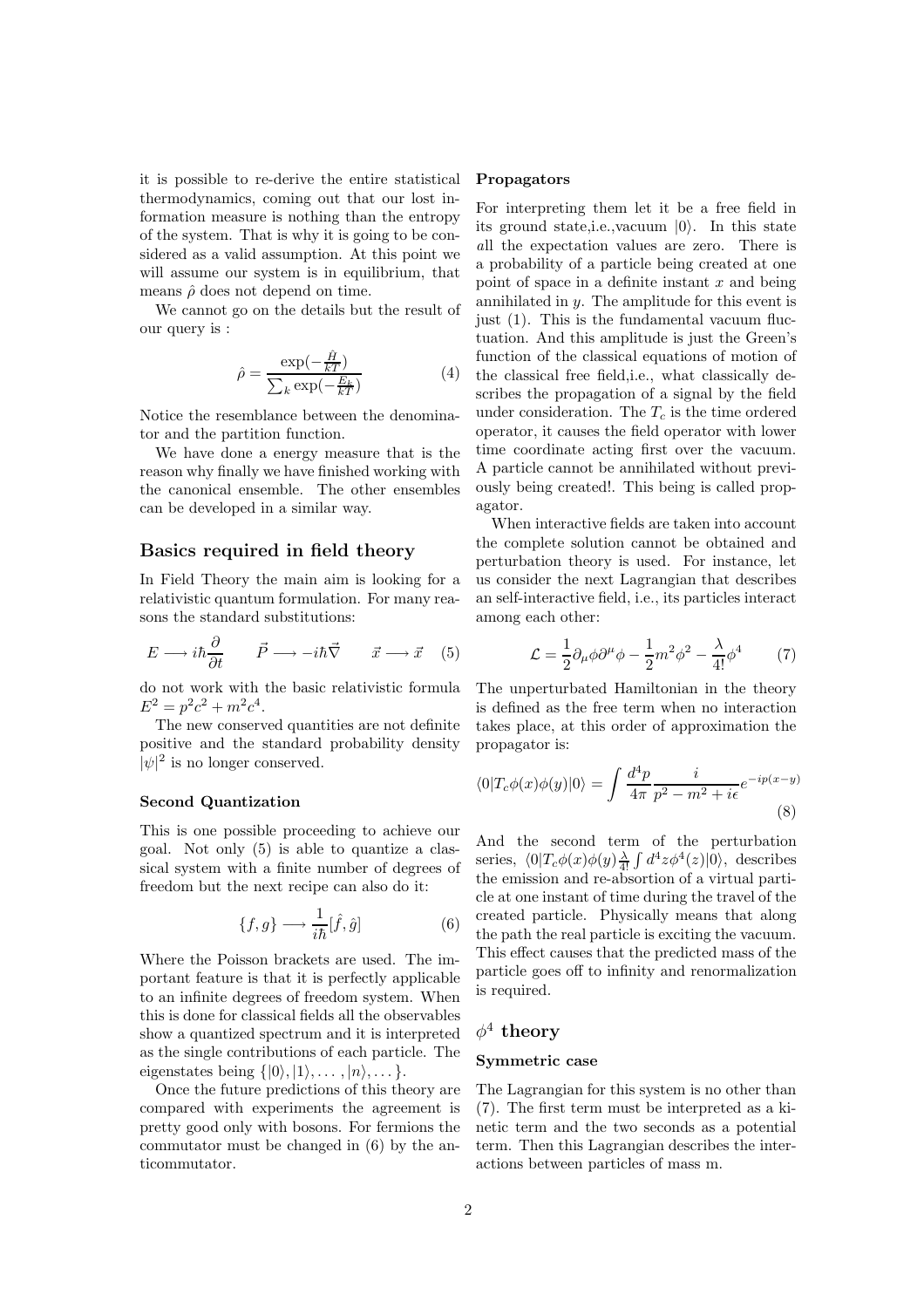## Spontaneous Symmetry Breaking

If in the former Lagrangian is changed  $m^2 \rightarrow -\mu^2$  then the potential changes as shown in the figure and it makes sense to expand the field  $\phi$  around one of the minimums  $\phi = \varphi + \psi$ , where  $\varphi$  must be understood as a constant field called *mean field* and  $\psi$  the variation around the minimum. Now the symmetry



Figure 1: Sombrero shaped potential

of the Lagrangian is hidden in the solution and the new Lagrangian is describing the interaction between particles of mass  $\sqrt{2}\mu$  but interacting in a rather more complicated way.

$$
\mathcal{L} = \frac{1}{2} \partial_{\mu} \psi \partial^{\mu} \psi - \mu^2 \psi^2 - \sqrt{\frac{\lambda}{6}} \mu \psi^3 - \frac{\lambda}{4!} \psi^4 \quad (9)
$$

Where it has been used the value of the minimum for  $\varphi$ . The physical idea is that the simplicity of the interaction is lost around the minimum. Pay attention that the symmetry  $\phi \rightarrow -\phi$ now is lost.

#### Phase transitions

A first order phase transition occurs in a system when one of the variables that is describing it changes discontinuously. This phenomenon occurs always when the ground state is degenerate. In this situation if some external agent acts over the system then it could modify the potential in a way that one of the ground states is now preferred due to it has now the lower energy. If this agent acts in the opposite direction it can select between the different ground states. In most circumstances it is possible to change one of the parameter of the system in a way that the different ground states came closer, even coalesce in one single state. This is a second order phase transition. The point where this occurs is called critical point.

The most paradigmatic example is the phase transitions between liquid and gas. The parameter that causes the transitions being the temperature. But it is also well known that over the critic temperature it has no sense to distinguish between two phases.

In our system the transitions phases occur when our sombrero shaped potential evolves to a potential like:



Figure 2: Potential for the symmetric case

## 3 Finite temperature field theory

Now we are no longer interested in vacuum fluctuations. A system of many particles is now under consideration. If the energy of the system is known then (4) will describe it perfectly. If it is also known the value of the number of particles grand canonical ensemble must be used. The important point is that fluctuations of this special state are searched. The behavior of few particles can be understood with vacuum excitations now it is expected to understand the behavior of many particles with this formalism.

### The Finite Temperature Green's Functions

In such mixed state the expectation values are given by (3). Using the axioms of Quantum Mechanics and working in the interaction picture it can be shown that:

$$
\langle O(t) \rangle = Tr \left( \hat{\rho}(t_0) \hat{C}^{\dagger}(t, t_0) \hat{O}(t) \hat{C}(t, t_0) \right) \tag{10}
$$

Where  $\hat{C}(t,t_0)$  is just the time evolution operator of the states in the interaction picture. It can be written as a Dyson series :

$$
\hat{C}(t, t_0) = T_c \exp\left(-i \int_{t_0}^t d\tau \hat{H}_I(\tau)\right) \qquad (11)
$$

$$
\hat{C}^{\dagger}(t,t_0) = T_a \exp\left(i \int_{t_0}^t d\tau \hat{H}_I(\tau)\right) \qquad (12)
$$

Where  $T_a$  is just the time anti-ordered operator. After doing few non trivial manipulations: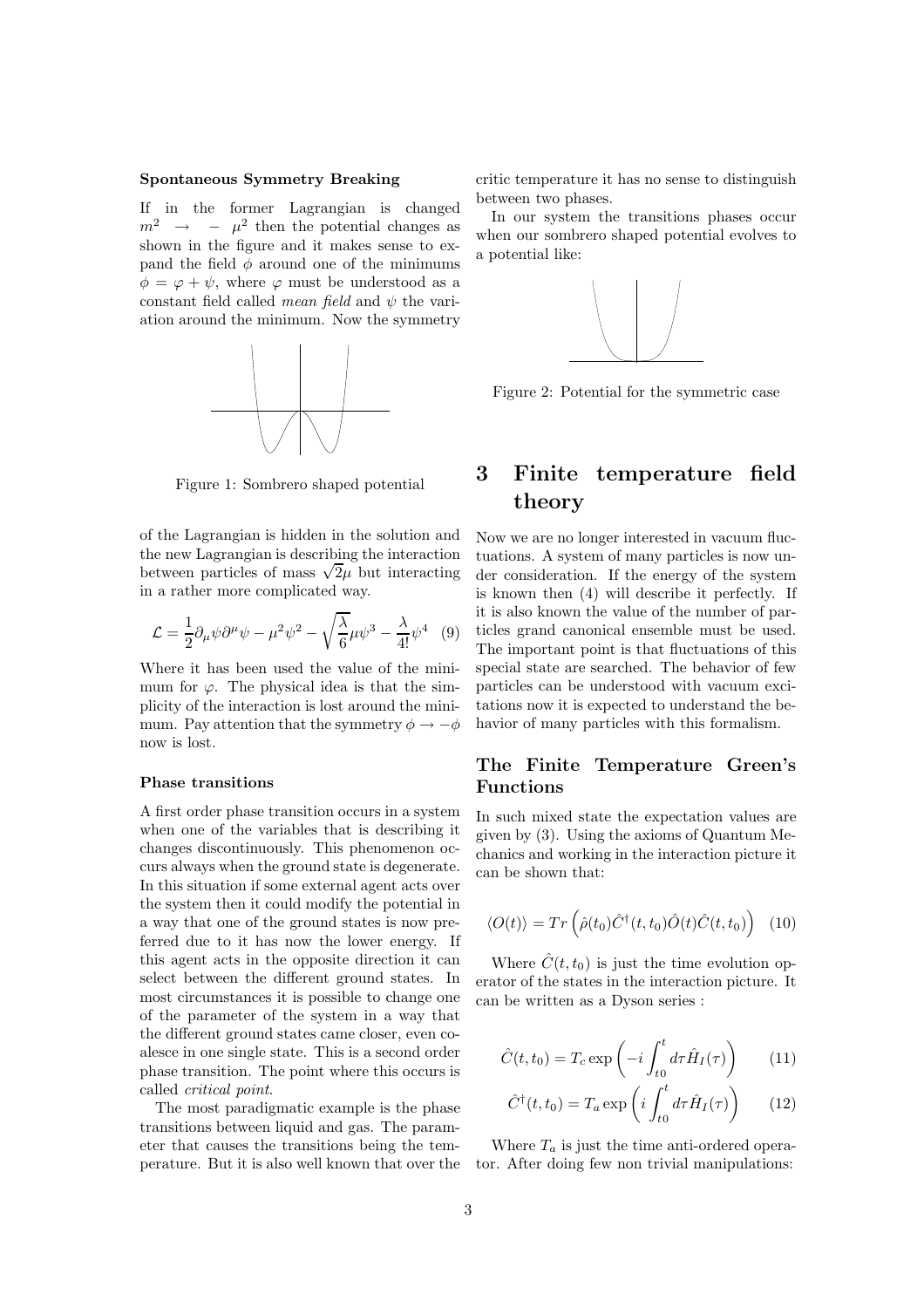$$
\langle O(t) \rangle = \sum_{k} \exp\left(-\frac{1}{kT} E_{k}^{(0)}\right) \times
$$

$$
\times Tr\left(T_{\mathcal{C}} \exp\left[-i \int_{\mathcal{C}} d\tau \hat{H}_{I}(\tau)\right] \hat{O}(t)\right)
$$
(13)

Being  $C$  the path in the complex plane and  $T<sub>C</sub>$  the operator that establish the correct order of the operators depending in which branch the integration is being done. As we are looking for fluctuations of a mixed state, it is sensible to permit this fluctuations be mixed states as well. That is why now our Green's Functions have to be matrices and is easy to prove that:

$$
i\tilde{G}(x,y) = \langle T_{\mathcal{C}}\phi(x)\phi(y)\rangle \tag{14}
$$

fulfills the equation:

$$
\hat{\mathcal{M}}\left(i\tilde{G}(x,y)\right) = \delta^{(4)}(x-y)\left(\begin{array}{cc} 1 & 0\\ 0 & -1 \end{array}\right)
$$

showing that they are our searched object since  $\hat{\mathcal{M}}$  stands for the motion equations of the classical field<sup>1</sup>.

## $4\quad \phi^4 \text{ revisited}$

A massive uncharged spin-less point particle is described by a scalar field. Relativity forces its Lagrangian to be:

$$
\mathcal{L} = \partial^{\mu} \phi \partial_{\mu} \phi - m^2 \phi^2 \qquad (15)
$$

So particles like free pions can be described with this Lagrangian. If it is added the term  $-\frac{\lambda}{4!}\phi^4$ the interaction for this system is set.

As many other problems the complete solution of this system is impossible with elementary manipulations and perturbation theory is used. What is searched is (14) for this case.

### Free case

Now it is considered to have many of such particles in a state of definite energy described by (4). When only the free part is considered the Green's functions happen to be in the momentum representation:

$$
i\tilde{G}_{11} = \frac{i}{p^2 - m^2 + i\epsilon} + 2\pi\delta(p^2 - m^2)n(p_0)
$$
 (16)

$$
i\tilde{G}_{22} = \frac{i}{p^2 - m^2 - i\epsilon} + 2\pi\delta(p^2 - m^2)n(p_0)
$$
 (17)

$$
i\tilde{G}_{12} = 2\pi\delta(p^2 - m^2)[\Theta(-p_0) + n(p_0)]
$$
 (18)

$$
i\tilde{G}_{21} = 2\pi\delta(p^2 - m^2)[\Theta(p_0) + n(p_0)]
$$
 (19)

Where  $\Theta$  is the Heaviside function and  $n(p)$ is the occupation number for a Bose-Einstein statistics:

$$
n(p) = \frac{1}{\exp\left(-\frac{p^2}{2mkT}\right) - 1} \tag{20}
$$

The value of m depends on the potential taken and stands for the mass of the particles<sup>2</sup>.

The physical meaning is easy to understand. The first terms in  $\tilde{G}_{11}$  and  $\tilde{G}_{22}$  are the vacuum contributions since they are the same than (8) but in momentum space. So they describe a virtual particle of mass m being created as a vacuum excitation. The second terms are the new contributions due to the thermal bath and describe the creation of only on-shell<sup>3</sup> particles. This particles are created in the thermal bath and have a mass m.

### Interacting case

After mathematical operations the next term in the perturbation series for the matrix propagator is:

$$
i\tilde{G}_{11} = \frac{i}{p^2 - M^2 + i\epsilon} + 2\pi\delta(p^2 - M^2)n(p_0)
$$
 (21)

$$
i\tilde{G}_{22} = \frac{i}{p^2 - M^2 - i\epsilon} + 2\pi\delta(p^2 - M^2)n(p_0)
$$
 (22)

$$
i\tilde{G}_{12} = 2\pi\delta(p^2 - M^2)[\Theta(-p_0) + n(p_0)]
$$
 (23)  

$$
i\tilde{G}_{21} = 2\pi\delta(p^2 - M^2)[\Theta(p_0) + n(p_0)]
$$
 (24)

where  $M = m^2 + \frac{\lambda}{2}\varphi^2 + \Sigma_{11}$ ,  $\Sigma_{11}$  is the contribution to the mass of the particles due to the interactions with the thermal bath. It is the same phenomenon than in standard QFT but now fortunately the mass does not diverge, so no longer regularizations are required.  $\varphi$  is the mean field. Now it must be still considered as

<sup>&</sup>lt;sup>1</sup>The -1 stands for causality reasons because in one branch must be used the time ordered operator and in the other the anti-time ordered

<sup>2</sup>For instance if the sombrero shaped potential is used then  $m = \sqrt{2}\mu$ .

<sup>&</sup>lt;sup>3</sup>That means  $p^2 = m^2$ . Relation that virtual particles do not fulfill only real ones.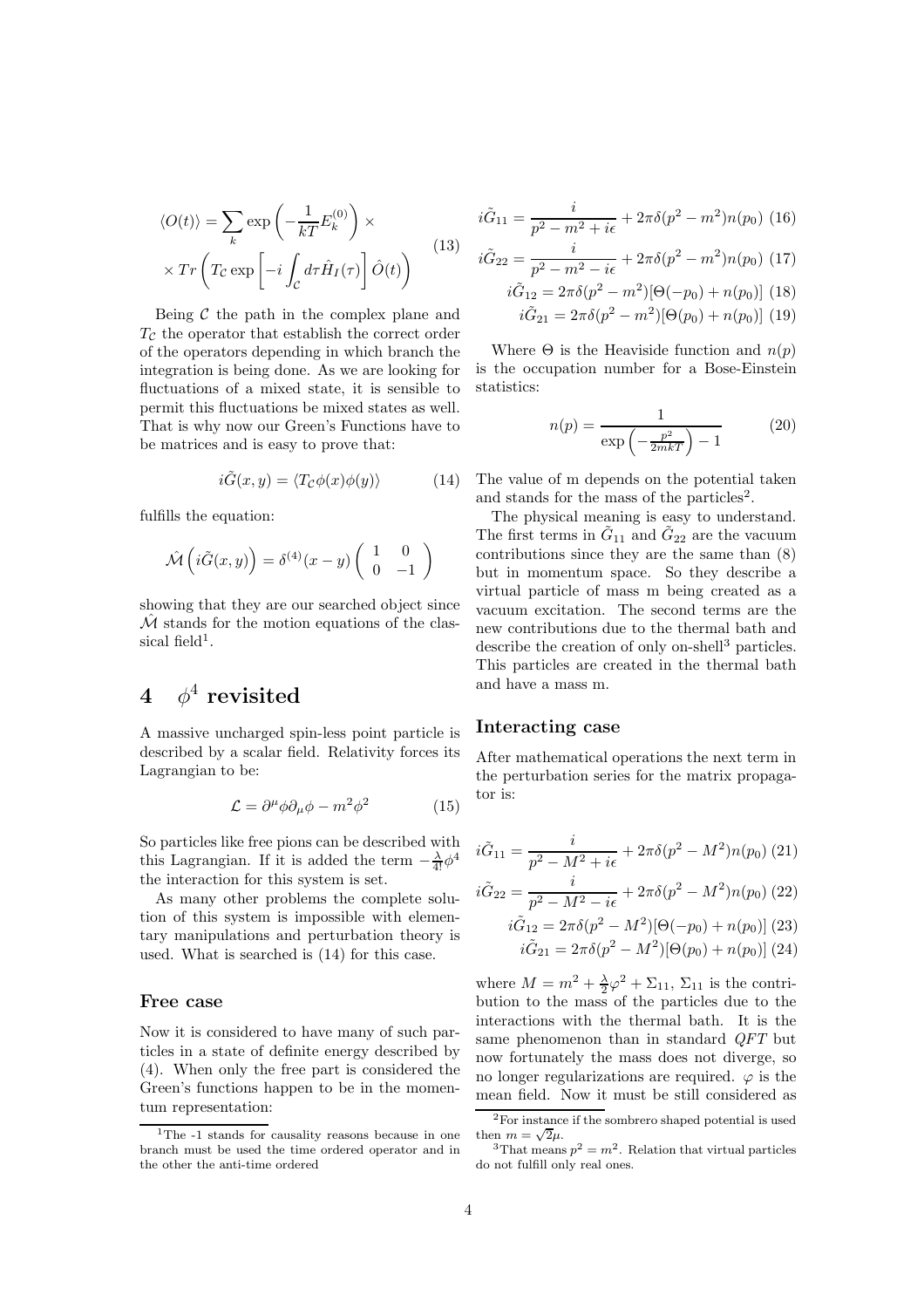a constant but maybe temperature dependent. The mean point is that the particles still behave as free ones but with an effective mass what can be understood by comparison with the free case.

Now it comes out that the equations that governs  $\varphi$  value and the value of  $\Sigma_{11}$  are coupled:

$$
\varphi\left(m^2 + \Sigma_{11} + \frac{\lambda}{6}\varphi^2\right) = 0 \tag{25}
$$

$$
\Sigma_{11} = \frac{\lambda}{4\pi^2} \int_M^{\infty} d\omega \frac{\sqrt{\omega^2 - M^2}}{\exp\left(\frac{\omega}{kT}\right) - 1}
$$
 (26)

### Effective potential

The physical interpretation of (25) permits the introduction of an effective potential. If  $\varphi$  is fixed then M can be computed solving the implicit equation for it:

$$
M^{2} = m^{2} + \frac{\lambda}{2}\varphi^{2} + \frac{\lambda}{4\pi^{2}}\int_{M}^{\infty} d\omega \frac{\sqrt{\omega^{2} - M^{2}}}{\exp\left(\frac{\omega}{kT}\right) - 1}
$$
\n(27)

Once M is known  $\Sigma_{11}$  can be calculated, so  $\Sigma_{11}$  depends finally on  $\varphi$  once the temperature is fixed. Then (25) can be re-interpreted as  $\frac{dV_{eff}}{d\varphi} = 0$ . Which is consistent with the free case since in that case  $\Sigma_{11} = 0$ .

### Symmetric case

One immediate solution is  $\varphi = 0$  and M being defined by the implicit (27). That case is the symmetric one. The effective mass, M, depends on temperature. That means that since the mean field is constant and zero the minimum of the effective potential does not change its position, but as M changes then the shape of the potential varies.

#### Spontaneous symmetry breaking

The other possible solution consists in fixing in (25) the bracket to zero and solve the coupled solution. This is more interesting since the mean field now must change for fulfilling (25) and it cannot be constant for all temperatures because  $\Sigma_{11}$  is temperature dependent. The effective potential then will vary in a more drastic way since its minimums will move. If both minimums coalesce in a single one then the system will suffer a phase transition.



Figure 3: Results for the symmetric case.

## 5 Numerical computations

### Symmetric case

With a fairly simple iterative algorithm it is very easy to compute  $M = f(T)$ . The results are shown in figure 3.

Solid line corresponds to complete numerical solution and the dashed one corresponds to perturbative solution when only one iteration is done.

Here M increases with T showing that the higher the temperature the higher interaction with thermal bath.

### Spontaneous Symmetry Breaking

Now  $M = f(T)$  and  $\varphi = f(T)$  are shown in figures 4 and 5.

The mean field evolves until it reach the zero value and then a phase transition is shown by the system.

### Further calculations

It would be very interesting to compute the evolution of  $V_{eff}$  as a function of temperature. It would show explicitly if our previous interpretations in terms of an evolving effective potential are true.